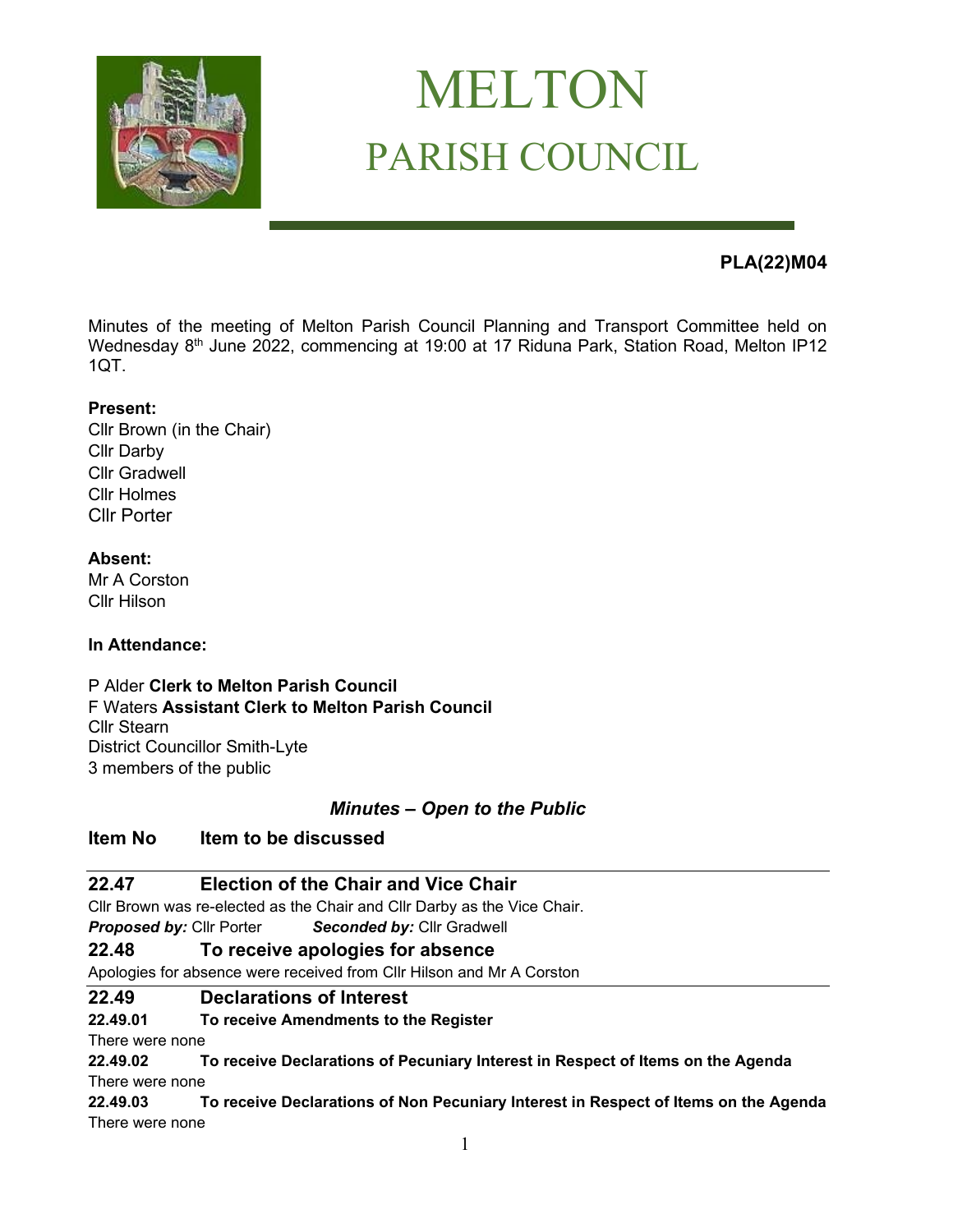## **22.49.04 To consider Full / Partial Dispensations for Pecuniary Interests Declared**

There were none

## **22.50 Public Participation Session 22.50.01 To receive a report from the Council's Cycling Advocate** The Cycling Advocate was not present and no report was received **22.50.02 To receive a report from the Council's Footpaths Advocate** The Footpaths Advocate was not present – apologies were received - and no report was received **22.50.03 To consider the Community Governance Review (CGR)** The 1<sup>st</sup> draft of the CGR was reviewed. The only proposed change is to move the Parish boundary so that the old Council offices site on Melton Hill sits wholly in Woodbridge. Melton Parish Council was in favour of this proposal. The consultation runs from 30th May to 8th July and is on the agenda for next week's Full Council to agree any formal response. [https://www.eastsuffolk.gov.uk/assets/Elections/Community-Governance-Review/Draft-](https://www.eastsuffolk.gov.uk/assets/Elections/Community-Governance-Review/Draft-Recommendations/Draft-Recommendation-13.pdf)[Recommendations/Draft-Recommendation-13.pdf](https://www.eastsuffolk.gov.uk/assets/Elections/Community-Governance-Review/Draft-Recommendations/Draft-Recommendation-13.pdf)

## **22.51 To approve the Minutes of the Previous Meeting**

It was RESOLVED that the minutes of the meeting held on 20<sup>th</sup> April 2022 (PLA(22)M03 previously distributed) were be received, noted and signed as a correct record by the Chair. *Proposed by:* Cllr Porter *Seconded by:* Cllr Gradwell

It was **RESOLVED** to take the following item out of order on the agenda

#### **22.60.03 Speed management and Road Safety issues - update**

Paper PLA(22)60.03 previously distributed was discussed.

#### **Proposal to include Bredfield Road and Pytches Road in the Woodbridge 20mph scheme** –

Councillors appreciate and understand the concerns of residents regarding speeding. The concern with a 20mph limit is that it needs to be enforced to be effective and if drivers speed in a 30mph zone they will almost certainly speed in a 20mph zone. It was felt that designing out the problem (eg speed bumps, chicanes etc) may be more effective. There were also concerns about the unknown costs for the Council if they did agree for these Melton roads to be included in the scheme. It was **AGREED** that if the cost could be borne by others, or that the costs for Melton would be negligible, then it should be supported but more detail was needed before committing the council. It will be taken to Full Council next week for ratification. **Bredfield Road Pedestrian Improvements** – Cllr Nicoll has agreed to fund £4k of the costs of the feasibility study and Cllr Smith-Lyte has offered to try to fund the remaining £3,611.44. If she is unable to fund in full then members **AGREED** to propose to Full Council that up to 50% (£1,800) should be funded from the Parish Neighbourhood CIL funds. It has been confirmed that the verge is deemed to be Highway's (email received from SCC Highways engineer on  $7<sup>th</sup>$  June 2022) and the feasibility study includes the possibility of installing a pedestrian refuge.

**Speed Reduction for Wilford Bridge Road** – it was **AGREED** that it should be proposed to Full Council that MPC should pay for the speed limit report. The estimate to carry out the design, TRO and works ranges from £5-10k.

**SID** - It was **AGREED** that a proposal would be taken to Full Council to upgrade the latest SID to one with a smiley/angry face for £500 but that a  $4<sup>th</sup>$  SID would not be purchased at this time. The Clerk is liaising with the company who supplied the original SID about a solar panel and battery improvements. *Proposed by:* Cllr Gradwell *Seconded by:* Cllr Holmes

A request had been received by email to consider the installation of bus shelters at the bus stops on Yarmouth Road near Melton Park. Highways had estimated these would cost in the region of £36k. There could be issues with land ownership and it was felt that because MPC doesn't own the land, that it isn't a very popular bus route and we don't have the budget this would not be progressed at this time. It was **RESOLVED** to revert to the order of the agenda.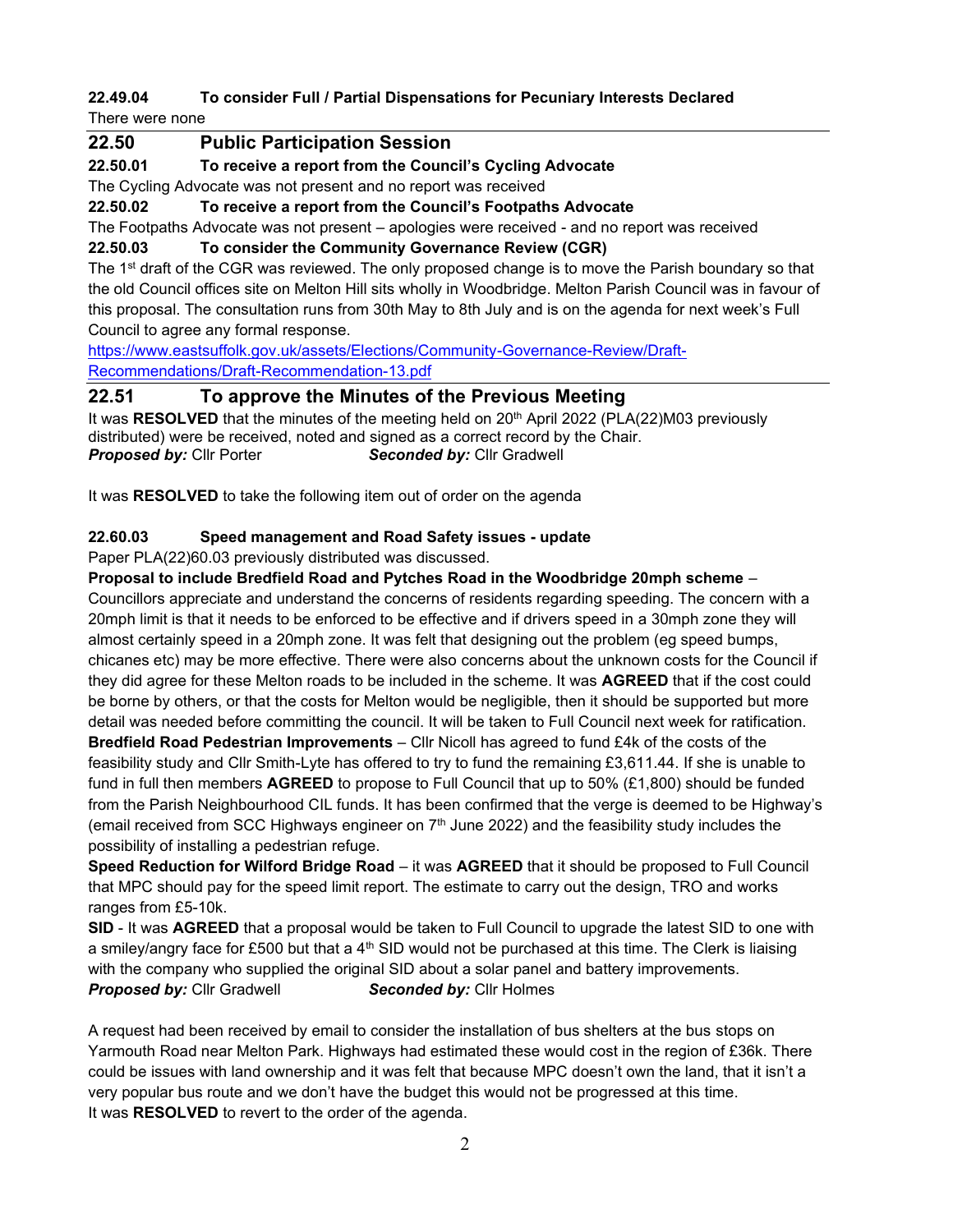## **22.52 To review new Planning Applications received**

**22.52.01** [DC/22/1855/VOC 38 Hall Farm Road](https://publicaccess.eastsuffolk.gov.uk/online-applications/applicationDetails.do?activeTab=summary&keyVal=RBEMBFQXKUC00)

A number of residents have objected to this variation of consent. It was **AGREED** unanimously to recommend refusal on the grounds that the amenity of the residents should be protected at weekends. **22.52.02** [DC/22/1826/FUL Trefoil House](https://publicaccess.eastsuffolk.gov.uk/online-applications/applicationDetails.do?activeTab=summary&keyVal=RBCX64QXKSL00)

It was felt that this application could not be considered without input from East Suffolk's Arboriculture and Landscape Manager due to risk of damage to trees with TPOs.

## **22.53 To review Terms of Reference for Planning and Transport Committee and make recommendations to Full Council**

<https://melton-suffolk-pc.gov.uk/documents/terms-of-reference/>

No changes were proposed

## **22.54 To review updates on other Planning Applications**

**22.54.01 DC/20/1831/OUT Land off St Andrews Place and Waterhead Lane, Melton** Residential development of up to 55 dwellings, with access off St Andrews Place. Melton PC has consistently recommended refusal of this application on the grounds that access via the St Andrew's estate is neither supported by the Neighbourhood Plan nor considered acceptable in planning terms. On 30 March 2021 East Suffolk Council Planning Committee (South) considered the application and delegated authority to determine to the Head of Planning and Coastal Management on the basis of approval being granted subject to no objections being received from Natural England and / or Suffolk County Council as Lead Local Flood Authority, a s106 Agreement detailing highways improvement works, affordable housing provision, a contribution to the Suffolk Coast RAMS and controlling conditions 1 to 25 as set out in the decision; otherwise to refuse. Since the decision was made following legal representations from an objector East Suffolk Council has agreed to remit the application back to the Planning Committee (South) for re-consideration. The Planning Committee (South) reconsidered the application at their meeting on the 22<sup>nd</sup> February 2022. Committee members carried out a site visit through St Andrews prior to the meeting. Although recommended for approval by the Planners the Committee voted for the application to be refused on matters relating to Highway Safety. Information from Fire Service has been distributed to members. A new, but invalid, application for five – DC/22/1739/OUT has been received by ESC but it is not publicly available yet. No further information or planning application has been received.

#### **22.55 To review Planning Notices received**

No new Notices have been received.

#### **22.56 To review the position on existing Planning Appeals 22.56.01 AP/21/0039/REFUSE Land off Yarmouth Road, Melton**

An appeal has been made to the Secretary of State by Christchurch Land & Estates (Melton) Ltd against the decision of East Suffolk Council to refuse planning consent for a Care Village comprising an 80 bedroom care home together with 72 assisted care bungalows, club house, bowling green, car parking, open space provision with associated infrastructure and access. The Secretary of State has, with the consent of the parties, agreed to determine the appeal at a Public Inquiry, which was due to take place on 14 December 2021 but was postponed. The appeal took place w/c  $15<sup>th</sup>$  March with Cllr Brown attending and participating. The decision has yet to be received,

**\_\_\_\_\_\_\_\_\_\_\_\_\_\_\_\_\_\_\_\_\_\_\_\_\_\_\_\_\_\_\_\_\_\_\_\_\_\_\_\_\_\_\_\_\_\_\_\_\_\_\_\_\_\_\_\_\_\_\_\_\_\_\_\_\_\_\_\_\_\_\_\_\_\_\_\_\_\_\_\_\_\_\_**

**[https://publicaccess.eastsuffolk.gov.uk/online-](https://publicaccess.eastsuffolk.gov.uk/online-applications/appealDetails.do?activeTab=externalDocuments&keyVal=QZH4KZQX08O00)**

**[applications/appealDetails.do?activeTab=externalDocuments&keyVal=QZH4KZQX08O00](https://publicaccess.eastsuffolk.gov.uk/online-applications/appealDetails.do?activeTab=externalDocuments&keyVal=QZH4KZQX08O00)** No decision has been received as of  $8<sup>th</sup>$  June.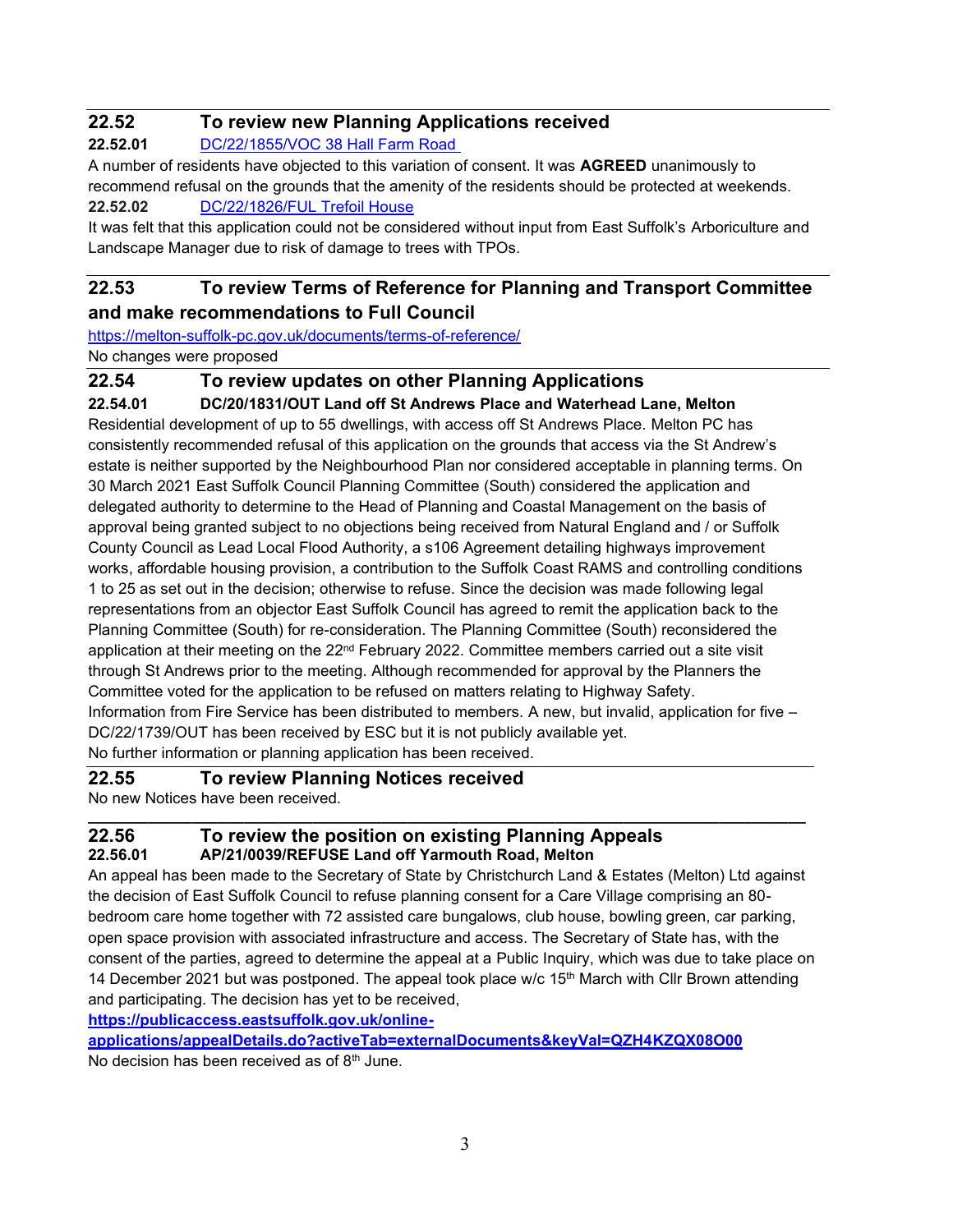## **22.57 Melton Hill - Former Council Offices**

Cllr Brown reported that he and a number of Councillors from Woodbridge Town Council had met with the Developer Rose a few weeks ago and had been reassured that the Developer intended to use traditional materials and styles and would consult appropriately with Melton and Woodbridge residents. A public consultation is being carried out at the site on Thursday 16<sup>th</sup> June from 2-8pm. All Councillors have been invited and the event has been publicised through the usual comms channels.

#### **22.58 Sizewell C update**

#### **<https://melton-suffolk-pc.gov.uk/sizewell-c/>**

On 16th February 2022, MPC submitted a final representation to the Secretary of State emphasising our opposition to EDF's night train proposals and also summarising our positions on the wider Sizewell C planning application, particularly the latter's all-important freight transport strategy.

The Secretary of State originally had until the 25 May 2022 to make a decision on the SZC application but on the 8 May it was announced that the decision would be delayed until the 8 July 2022. This is to ensure there is sufficient time to fully consider further information provided by the applicant and interested parties in response to the Secretary of State's post-examination consultation.

Melton Parish Council signed the Anglian Energy Planning Alliance letter which was sent to the Secretary of State (see Paper PLA(22)41).

#### **22.59 Melton Neighbourhood Plan refresh**

Cllr Brown reported that there is no pressing requirement to update the Neighbourhood Plan as it is in agreement with the adopted ESC Local Plan. The 5-year housing land supply in the Local Plan has not been legally challenged yet although it is dependent on some large housing schemes being delivered eg Felixstowe and Brightwell Lakes. However, a number of amendments to the Neighbourhood Plan have been suggested, including stating explicitly that access to the Carter-Warburg land should not be through St Andrew's, to reinforce the drawings presented with the Neighbourhood Plan that show access through Riduna/Carter land. Cllr Gradwell noted that during the Inspection process the developer did write a letter to the Inspector stating that access would not be through St Andrew's.

It is believed that the proposed changes would be classed as Material Changes requiring inspection and consultation but not a referendum, which would take approximately 6 months. As part of that process evidence would need to be gathered to support the case that access should not go through St Andrew's estate. It is possible that an appeal or fresh application could be made before any amendment to the NP had been made and accepted at inspection.

It was suggested that a traffic survey be undertaken for St Andrew's to establish if the site is viable for increased traffic levels but this would cost around £10k. Cllr Gradwell agreed to research how this might be done and investigate if any grants are available.

It was **AGREED** that MPC should once again try to facilitate discussions with the relevant landowners to see whether an access route through Riduna Park and part of the Carter site could be agreed. A meeting with the landowners should be sought within the next month.

It was also **AGREED** to propose to Full Council that MPC start work on amending the Neighbourhood Plan, including reference that access through St Andrew's is not suitable. Cllr Gradwell offered her assistance with the refresh.

*Proposed by:* Cllr Gradwell *Seconded by:* Cllr Brown